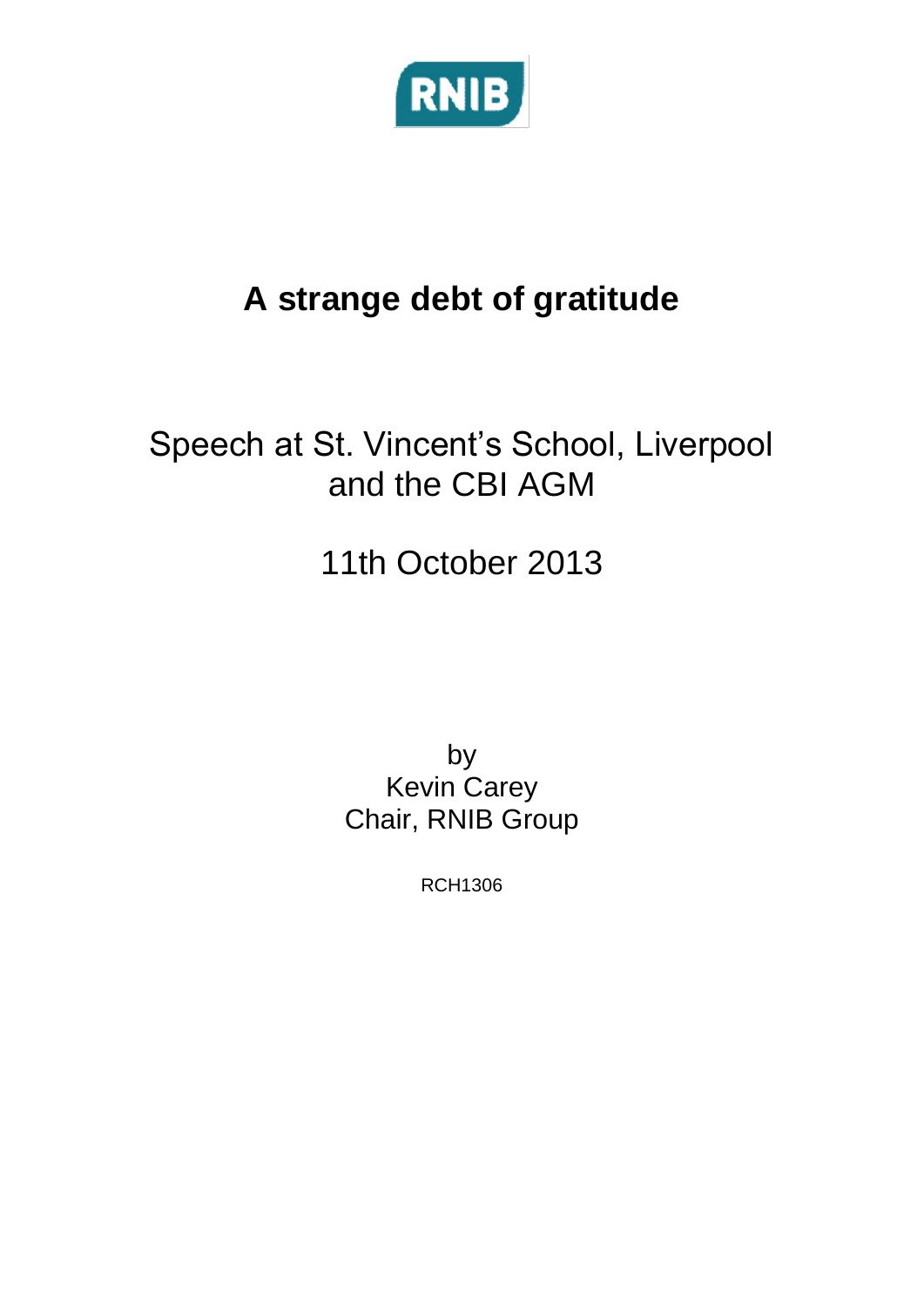It might seem ungrateful that I have only returned here once, for Jackie Lambton's funeral, since I left in June 1970; gross ingratitude, perhaps, considering that it is here that I experienced the first incident of my life that I can remember. If we walked around these buildings I could show you the position of every bed in every dormitory that I slept in, I could tell you the position of every table that I dined at, and the position of every desk in every classroom where I was taught. I can show you where I sat in the chapel, which was my favourite space. It is here that I learned to read and write which have turned out to be the two greatest educational gifts of my life; the library, of which I read every book, being my second favourite space. I can remember the exact spot where I was standing when I heard that Burnley had won the Football League Championship in 1960. I can remember exactly where I was when I heard my first, frowned upon, Beatles record; and of course I can remember where I savoured my first, strictly forbidden, kiss. And it was here where the pattern of my Christian life was so deeply etched that for good, and in some ways for ill, I have never erased it: the good is my pattern of Christian witness at home, in church and in the community; the bad is the guilt-ridden burden imposed by pre Vatican II Catholicism. My wife Margaret often remarks, with some truth, that I have never escaped from the nuns; and never will; and that was at a time when it was difficult to calculate which order was the most severe, our Sisters of Charity or the neighbouring Broughton Hall Sisters of Mercy whom I encountered as a student at Cardinal Allen when I began to be interested in girls.

I can only plead in mitigation that we have to reach a certain time of life, in my case quite late, before we begin to be seriously interested in our childhood. For decades, I have to say, I neither felt grateful nor resentful; indeed, I didn't feel anything but, for all the ups and downs, the praise and the blame, the achievements and the disappointments, to return now is an act of gratitude, with the intention of passing on a lifetime's experience in the visual impairment sector, to say something about the present and the future of our blind and partially sighted children.

Until the appearance of retinopathy of prematurity in the late 1940s, as the result of the invention of the incubator, the community response to blindness was deeply stratified. I say "blindness" because partial sight, as a visual and therefore as an educational phenomenon, was not recognised until after the Second World War. The stratification split blind children into academics and, literally, basket cases. But the incubator brought with it a whole crop of blind children who either came from countries with national health systems or children whose parents could afford private health care; these were the only two ways you could get a baby into an incubator. At the same time, the massive post War investment of the US Veterans Administration brought, among other things, long cane technique and the Perkins Brailler. Suddenly, there were a large number of blind children with a very wide spectrum of abilities and, in the 1950s, the system began to recognise partial sight and the phenomenon of enlarged print.

In the era before the Second World War blind children graduated into professions such as law and the Church, with a few becoming physiotherapists, while, at the other side of the divide, there were sheltered workshops where inmates, lacking hand-eye co-ordination, made poor quality, uneconomic weaving products, mostly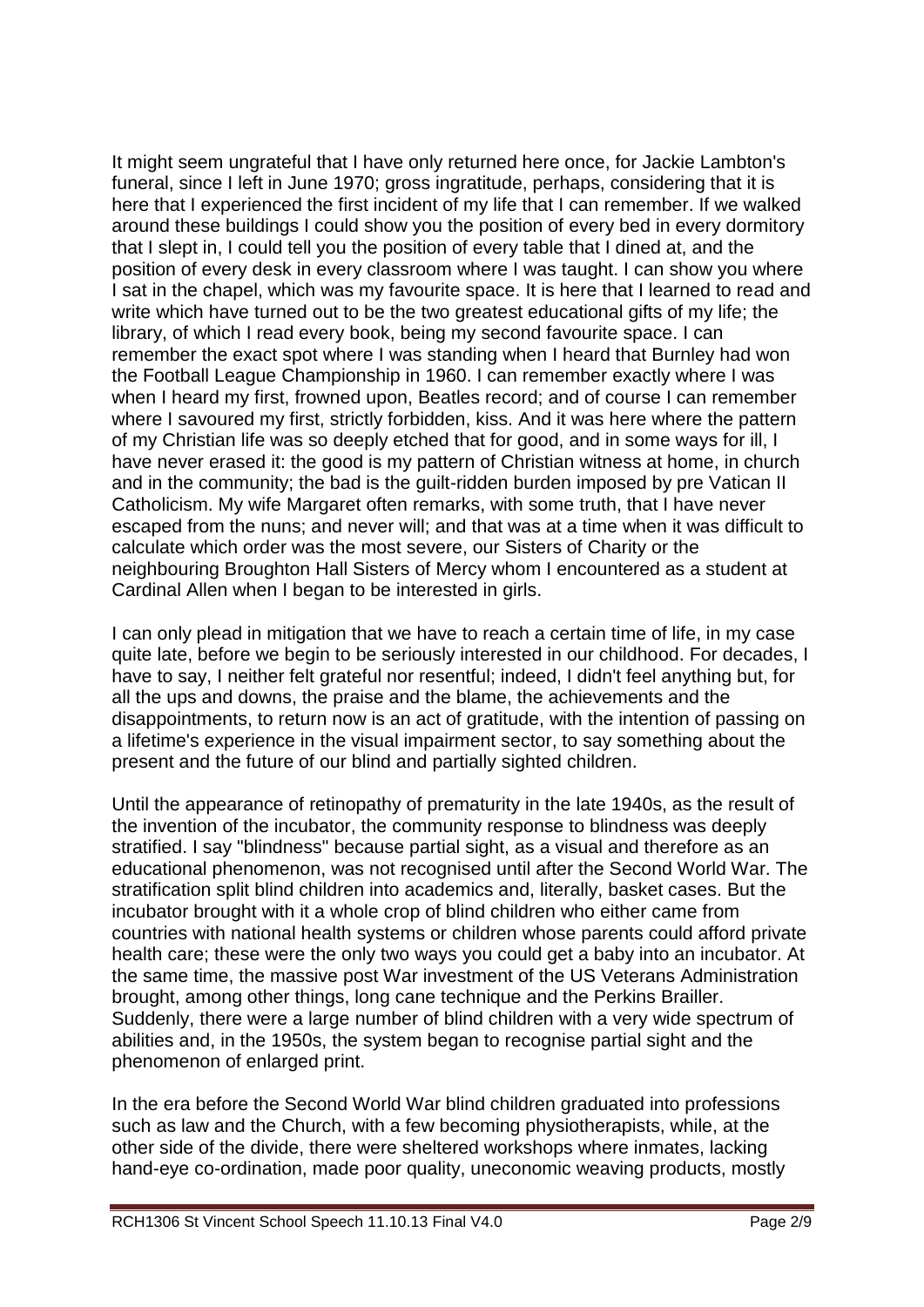baskets and brooms, with a few ambitious souls making it into clerical work, particularly after the "discovery" that touch typing was an option. Because some children with retinopathy of prematurity were particularly bright, they presented a problem to a residential system which had poor expectations of its children. The only option for secondary education were the two Church of England residential Grammar schools of Worcester College for boys and Chorleywood College for Girls; but the nuns simply could not contemplate sending us into such hot beds of heresy, so they turned to the model of mainstreaming practised in the United States. And so at the age of ten I learned to touch type; and went to the Cardinal Allen Grammar School at least a full academic year behind my sighted peers, more so in mathematics for which I had used the primeval Taylor frame and stylus and frame. Incidentally, I was recently shocked to see that the Taylor frame is still being used in developing countries!

And as I progressed in my secondary school I became ever more aware of the broad spectrum of ability among my visually impaired peers and their bleak prospects in adult life. There were special FE and so-called rehabilitation establishments; but nobody much, among the children or teachers, talked about getting a job; and most of them didn't. And, indeed, if you look round the board room table at RNIB where all but one of the Trustees is either blind or partially sighted, only one of us is in a fulltime job; the rest of us, including me, are portfolio people. Two decades ago if you looked round the same table you would have seen lawyers and university lecturers, mostly products of ROP, but today that generation is almost at an end. After sixty years of relative failure - employment for blind school leavers has never been much above 30%, even in the area of sheltered employment - during a period of almost uninterrupted economic boom, we are faced with four intersecting phenomena:

- $\triangleright$  The ability demographic of congenital and paediatric blindness and partial sight is now heavily tilted towards multiple disability, frequently with a marked cognitive challenge
- $\triangleright$  The shift from big government and big industry to the SME complicates employment placement and makes it much more expensive
- $\triangleright$  A global market in skills and capital makes long-term employment much less certain; and
- $\triangleright$  Automation has cut out huge swathes of employment open to people of modest ability.

If we look for a moment at these last two phenomena, the global skills and capital market and automation, we can immediately see what they have done to what were, at one time, occupations reserved for blind people: telephony has been automated; craft work has gone to developing countries; it is much cheaper to import Eastern European physiotherapists than to train them here; and the scope for secretarial office work has drastically shrunk with the ridiculous and highly uneconomic phenomenon of senior executives doing their own email and keeping their own diaries.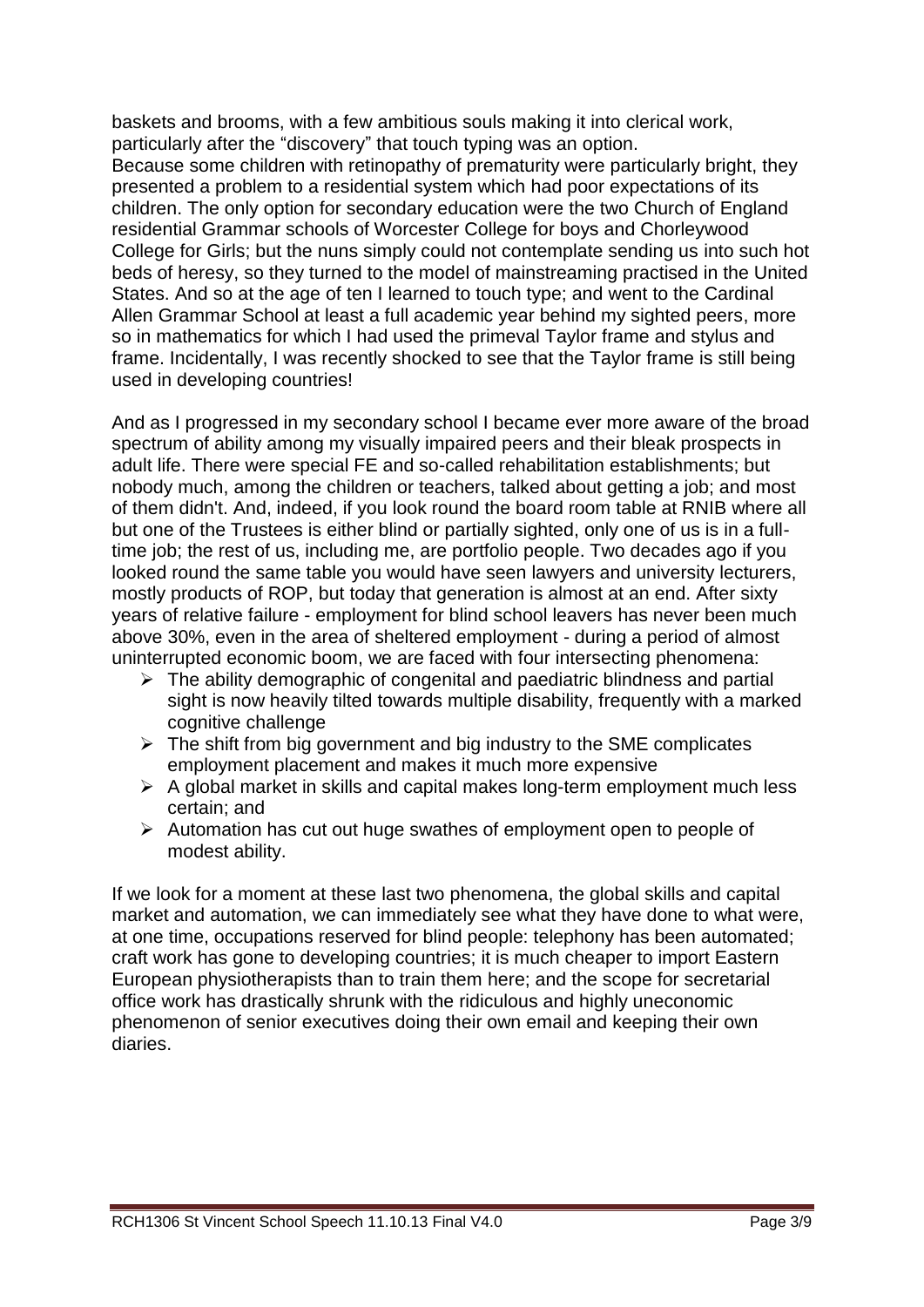So what we need is a fundamentally different approach to blind and partially sighted children and young adults to prepare them for adult life. I will set this out in three topics:

- $\triangleright$  The National Curriculum and formal education
- Confronting Postmodernism
- $\triangleright$  The jobs market.

So, first, the National Curriculum and formal education.

To understand where we are now, we have to recall how we got here. When I went to Cardinal Allen Grammar School in 1963 two years after the first Saint Vincent's boy, Vincent Sherlock, was mainstreamed, this caused a massive civil war in the visual impairment sector which has still not completely subsided. At the time, RNIB violently opposed mainstreaming and it took a great deal of nerve for the people here to stick to their guns. Then in 1981 the Warnock Commission found in favour of mainstreaming as the default although I suspect this was yet another case, like Care in The Community, of doing the right thing for the wrong reason; Mrs. Thatcher was much more interested in budget cuts than doing the right thing for blind children. The logical consequence of the mainstreaming case was to accept the adoption by all blind and partially sighted children without a statement of the whole National Curriculum; after all, if you claimed that all children, regardless of their impairment, should be treated the same, that meant that all children should pursue the National Curriculum unless there were egregious special factors, such as serious multiple impairment, pointing to exemption.

Now it does not take a genius to work out why this has been catastrophic. Our children must always pursue three curricula:

- $\triangleright$  The standard, National Curriculum
- $\triangleright$  The additional curriculum of communications skills (braille, special notation etc.) and orientation and mobility; and
- $\triangleright$  The "hidden curriculum" of social interaction.

It almost goes without saying that most elements in the National Curriculum are more difficult for our children to acquire than is the case for their sighted peers. And so, inevitably, in a professionally pinched and utilitarian ecology, the earliest thing to go by the wayside is play. Maths presents particular problems not only for children but for a special education profession which hardly has the capacity to deliver the subject. Then the acquisition of braille and/or orientation and mobility eats up more time which sighted peers are devoting to other things, not least leisure and personal development. Sighted children, after all, don't have to learn the rules and signs for contracted braille and they don't need orientation and mobility training.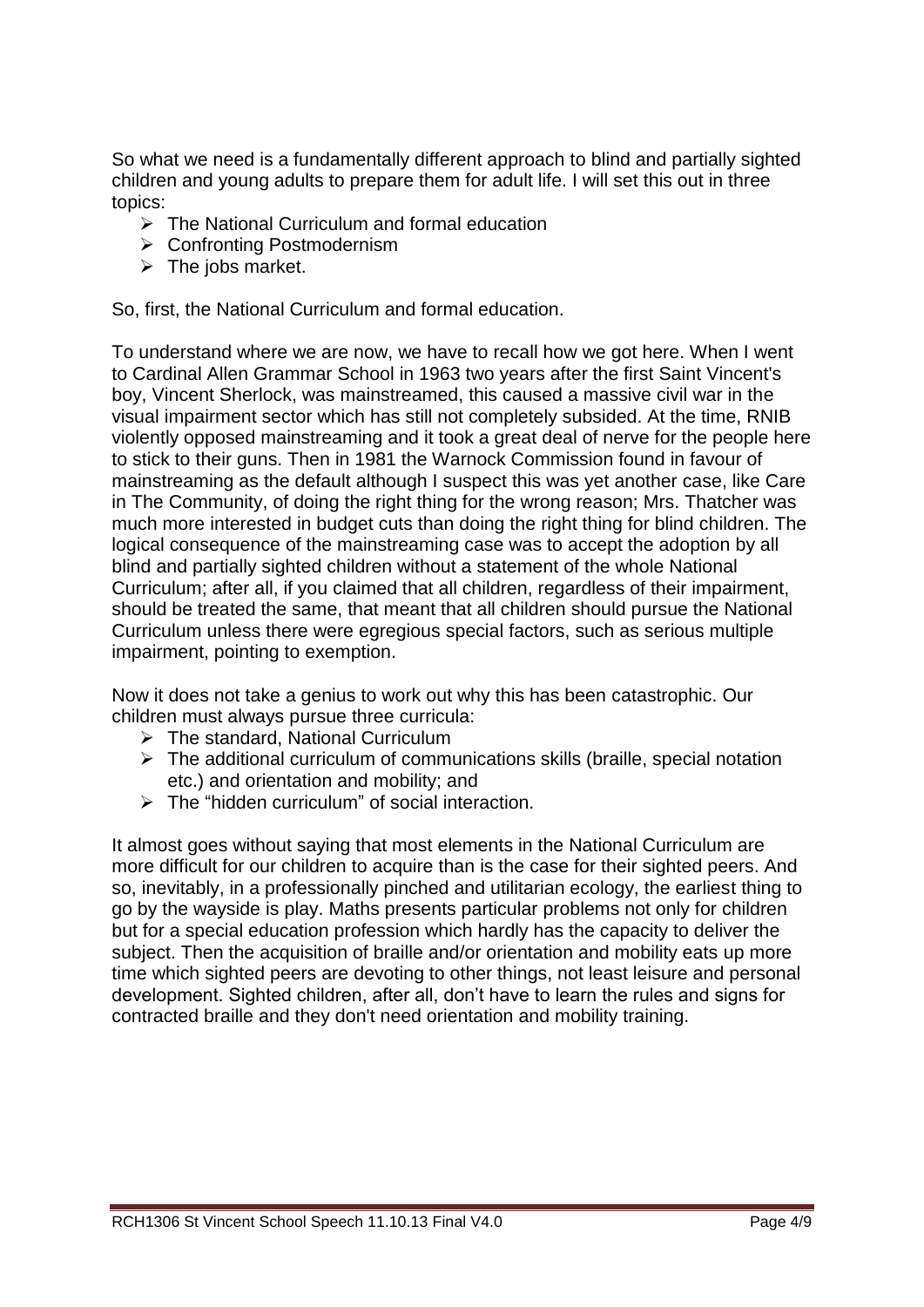With this crowded and not very pleasant life, it is hardly surprising that after play and personal development have been side-lined, the "hidden curriculum" just isn't delivered so that even the most academically qualified blind school leavers don't know what to do with their heads and their hands, don't know how to conform and rebel in dress, and don't know how to gauge the reaction of the silent other to what they are saying. People who can see know what to do with their heads and their hands, know how to conform and rebel in dress and can see when they've said something a little sharp, the reaction they have caused, so they know whether to go on or to moderate; the reputation that many blind people have for being arrogant or tactless (including me) results from this inability to gauge reaction and also, quite often, it stems from being in the company of people who don't end pronouncements decisively which leads to accusations of interruption. I might say that when I was here I learned braille although I could read newspapers by getting my nose black, and when I lost my residual vision after university I went to a film producer friend to be taught about what to do with my head and my hands. I have always, since then, been acutely aware of conformity and idiosyncrasy in dress; but there are still times when I make mistakes by being too direct in my speech; and there are occasions when, in spite of training and experience, I still accidentally interrupt a bumbler.

There are, I think, some important conclusions to draw from this discussion:

First, the National Curriculum, as it applies to blind and partially sighted children, has turned out to be little short of disastrous, not least because there has been teaching profession denial, if not collusion in a failed delivery system; and now the situation is about to become much worse with the insistence of a Maths GCSE as part of the university requirement, even for arts courses. I say again that, particularly in the mainstream environment, even if children can learn maths, there isn't anybody to teach them. This is going to be a tough reversal to bring about but we really must try. The world doesn't need everybody to be a qualified mathematician any more than it needs everybody to be a qualified visual artist; but that's the current convention. If we are not careful almost all of our children will be shut out of further and higher education; and, much worse in our particular context, children of modest achievement might not even be considered for basic employment without a maths GCSE.

Secondly, we have to face up to the fact that many highly qualified blind people do not get a job because their social skills are not good enough. Too much concentration on academic competence and utilitarian functioning narrows down the prospects of good social engagement. Sometimes this can't be helped: many years ago now I was asked to be the "Lobby Correspondent" on Channel 4's The People's Parliament which involved me conducting ad hoc interviews with Members of that Parliament during breaks in the debate. Getting around and doing rapid pieces with strangers was difficult enough but the killer was when we had completed four programmes the producer wanted me to do my introductory pieces to camera where I had to learn a short script and deliver it directly facing the camera. We shot and shot but it didn't seem to work. A few days later the producer phoned to say it wouldn't work; he was puzzled, sympathetic, but definite. Somebody else would have to front the programme. I was heartbroken but it didn't stop me thinking. My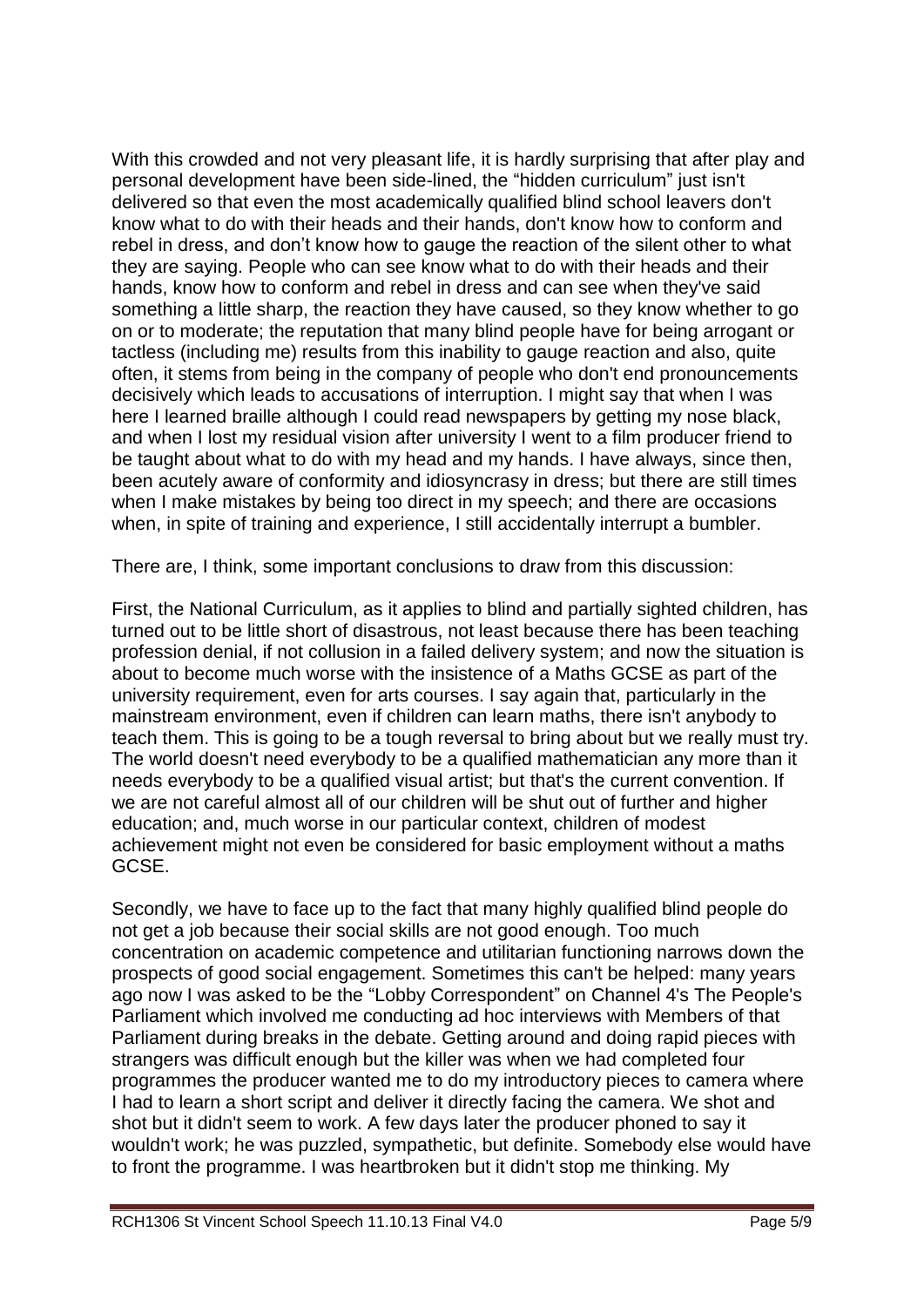conclusion was that in pieces to camera people could see me full on, including my pair of artificial eyes; they didn't know what was wrong but they knew that something was not quite right. "Perhaps he's on drugs", they might have thought, "or a bit mad". But the point is, by the time they had either found the answer or stopped worrying what the answer was, they had totally missed what I had said.

So there are some circumstances in which we can't totally overcome blindness, and it's best to know as precisely as we can, what these situations are; but much of what we get wrong is inexcusable: everybody should be taught to hold their head properly, to smile and look sad appropriately, to gauge what can be seen and not seen so that scratching is discreet, to dress appropriately, whether to conform or to make a personal heterodox statement.

Thirdly, If I am right about this second point then something has to give and, largely, it has to be formalist curriculum which does not improve the life chances of the young person.

And here we reach the central point of the education discussion: the main point of education is to improve the life chances of the individual as an individual and as a social person. If the Government thinks that a necessary precondition of improving life chances is to achieve a GCSE in English and Maths it might be right in most cases; but it should not be allowed to employ a crude formula to over-ride a more careful analysis of improving life chances. It's difficult enough being blind with three curricula to follow without a hectoring Government, supposedly committed to choice, telling educators what they must do to maximise the life chances of those in their care.

And there's a perfectly good example of risking upsetting people but not knowing it; so in case there are any committed Tories in the room, I'll stop there except to say that the root philosophical problem is the confusion between treating people equally and identically; the former is a key educational principle, the latter is Stalinist and highly dangerous to society and damaging to individuals.

So let me turn now to the rather daunting heading of confronting postmodernism.

One of the reasons why there has been an even more marked rift between young people and their elders, but not necessarily betters, is that society has undergone a massive change in the last 20 years which is evident in popular culture but not articulated there. In this respect it's important to distinguish between routine teenage boundary exploration and something more profound. In Shakespeare's *The Winter's*  Tale<sup>i</sup> an old shepherd complains (III.3.): "I would there were no age between sixteen and three-and-twenty, or that youth would sleep out the rest; for there is nothing in the between but getting wenches with child, wronging the ancientry." And we all remember, no doubt, how we rebelled in the days of Elvis Presley and beyond into the Beatles era; who would have thought that a coffee bar or long hair could be subversive. Anyway, what we are looking at now is not at all like that.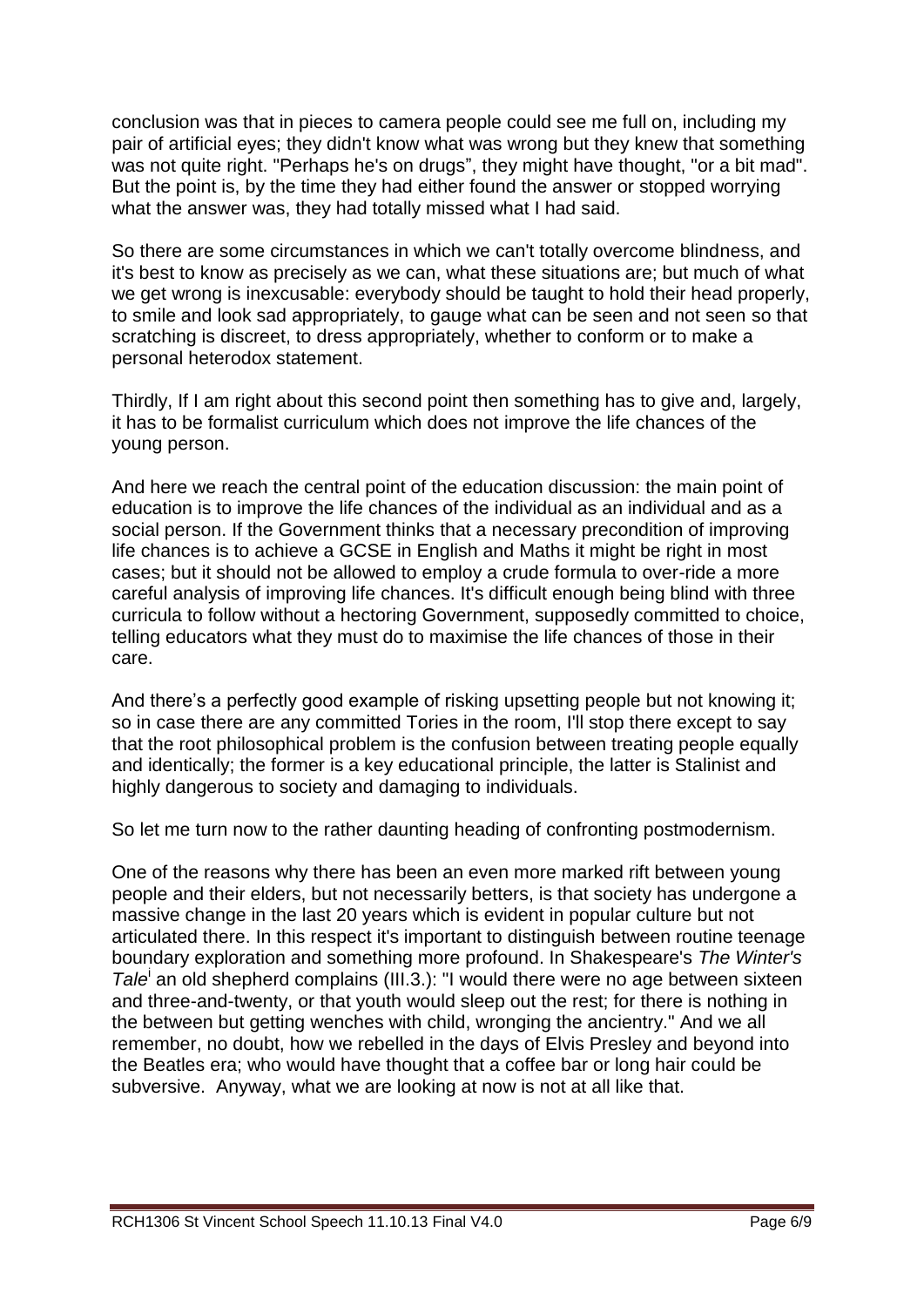Roughly from the fall of the Bastille in 1789 to the fall of the Berlin Wall in 1989, markers not to be taken too seriously but given as an aide memoire, generations succeeded each other in the modernist age of mass production and two world wars which were, in essence, the horrific consequence of modernism. The characteristics of this two century socio-economic era were:

- $\triangleright$  Capital aggregation and investment
- $\triangleright$  Mass production
- $\triangleright$  Occupational and social stratification and conformity.

If we walked down a street for most of that 200 years we could tell by simply looking at people what their occupation was, and their social standing. People stayed in one organisation, making their way, if they were lucky, steadily up the ladder. In the office you could gauge status from location in a building and the quality and size of the carpeting on the floor; out of the work place people lived in very deeply defined social boundaries and rarely managed to "climb" in a single generation, although the "climb" between generations was quite marked, particularly after each World War.

The key social skill was, therefore, conformity. People had to know how to behave within an occupation and class. Now if we focus on blind and partially sighted people, it's easy to see how, in spite of difficulties, conformity was possible. Occupation set class and determined what people could and could not afford to buy: clothes, food and, closer to the end of modernity, cars and foreign holidays were all consumed within relatively narrow boundaries.

Well, it's almost over now. In the 21st Century the rapid decline of the state has begun in earnest, speeded slightly by the 2008 crash but, in any case, inevitable; and although there are massive global corporations like Apple and Coca-Cola, the new economic ecology is a seething mass of small and medium sized enterprises. But there is one more critical factor which will deeply affect our education policy and our life chances, even though the Government, driven by the poisonous Daily Mail, refuses to recognise this.

The new age, which for convenience sake we will call the postmodern, rests on the capacity of every individual not only to consume but also to produce, to publish, to establish a self-defined identity and broadcast it. To be a conformist consumer is no longer good enough. Ever since the beginning of the digital age we have taught our children how to access digital information but we've been much slower to teach them how to create it. If you ask educators about the internet for blind people they will tell you about the accessibility guidelines on consuming data but not on the accessibility guidelines for producing it. It isn't so much publish and be damned as don't publish and be dead! The education system in general and ours in particular just hasn't come to terms with this massive change. The use of social media isn't a peripheral play activity to be contrasted with serious learning; the play with and manipulation of data is the determinant of life chances in the 21st Century.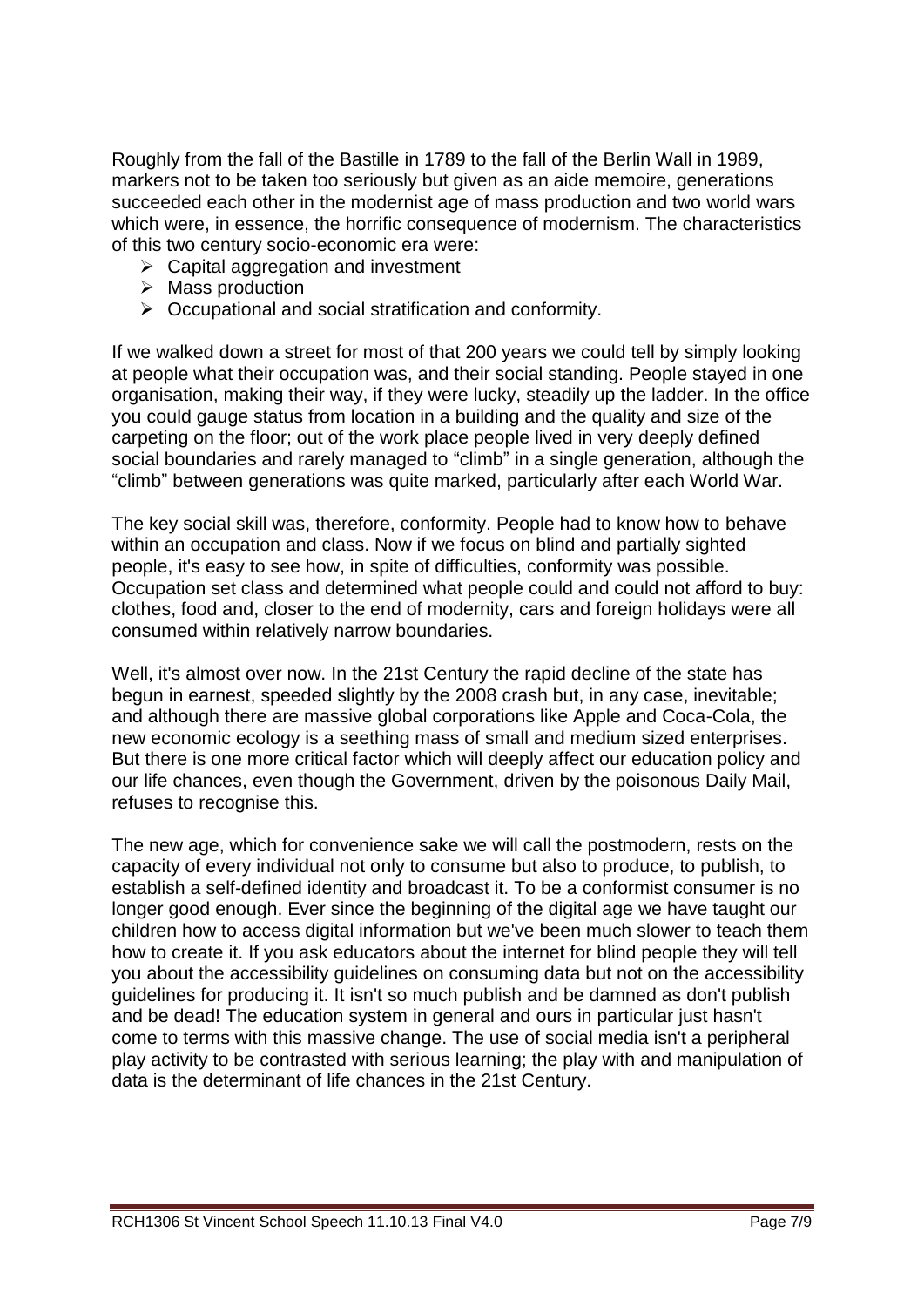But the fundamental problem for us is that this kind of socio economic plasticity is peculiarly difficult for blind and partially sighted people to handle; conforming was tough but this is much tougher. How do we teach a child to establish its own identity? Isn't there some kind of paradox in teaching non-conformity? How can we exercise a duty of care and also encourage a child to rebel? For sighted children, learning to read is the gateway to rebellion, for blind children it's part of conformity, so the gap between the two cohorts of children widens. We are going to have to think long and hard about this.

Thirdly, before drawing some conclusions about what all this means for what we do here, let me say something about the future jobs market, taking into account all that I have said so far.

It's important for me to qualify my own postmodern rhetoric by saying that it won't happen immediately. After all, there are still manufacturing and civil service jobs in big organisations, and we will all want to buy clothes and eat in fast food restaurants, invest in a pension and open a bank account, but we need to think back to what I said earlier; at one end of the spectrum, there is a global market in skills and no amount of immigration policy is going to change that. The price of Asian graduates, particularly in the field of maths and science, makes a nonsense of our strictures on maths in the curriculum. The same goes for engineering. There's a mantra over here that we don't have enough engineers and chemists; but there's really no problem. They are the skills that countries with a conformist bent tend to go for. China and India are vastly short of people with creative talent, but that's all right because heterodox democracies provide that; it's our USP we know what happens to Chinese artists; and even democratic India has very narrow creative and cultural horizons. So the global market for technical and professional skills will profoundly affect home grown graduate talent; and, in spite of the mantras of the ancient, we will have to adapt our universities to provide degrees in precisely the areas which the Government and the *Daily Mail* really hate. The butt of their criticism, strangely in the case of newspapers, is media studies, but we must ask ourselves how much media we consume and how much we spend on it compared with our grandparents. When people buy smart phones and tablets, computers, digital satellite television and games consoles, where's the disgrace or irrelevance in media studies? Anyway, the point here is that it won't be very easy for even our most skilled blind people to compete in the technical and professional global market but there will be plenty of room in the creative space.

The key concept in the creative space, as far as I am concerned, is the idea of minor variation that cannot be automated.

I never tire of calling upon Margaret Boden's<sup>ii</sup> analysis of creativity to make the point. Some few people, like Shakespeare or Beethoven, are creatively explosive and transformative but most of us are creative through developing minor variations on themes. Soap opera, sitcom, chat shows, phone-ins, criticism, quizzes, reality TV, pop music, romantic fiction, fashion, cooking, landscape gardening, architecture, humour, crime fiction, window design and myriads of other activities all depend upon creating variations of standard templates; and most of us can aspire to that.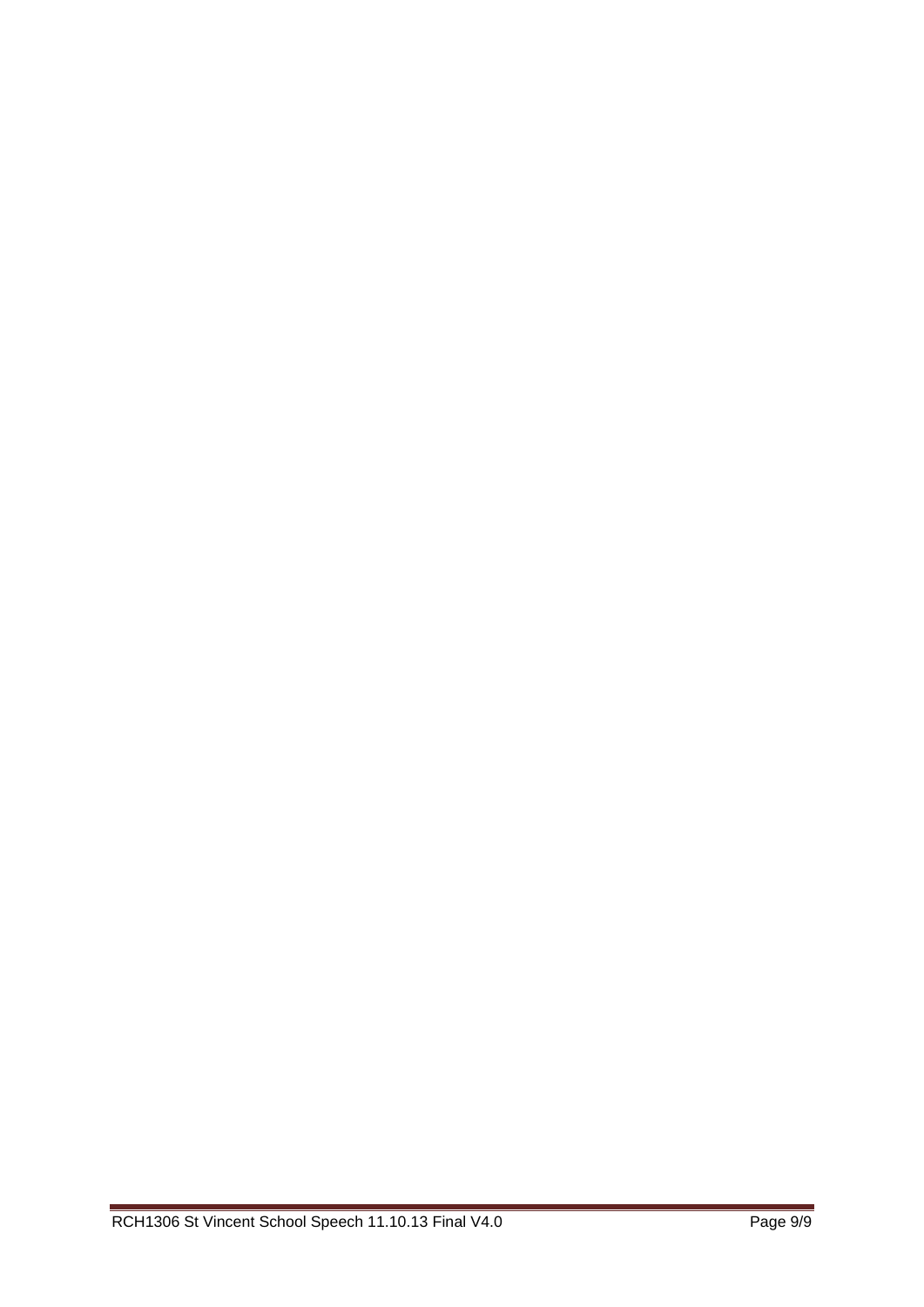Let me give you just three examples:

- $\triangleright$  A fast food restaurant and, even more so, a conference catering company, supplies a small, predictable menu which it varies now and again. Cooking and serving this menu cannot be automated and doesn't require a Maths GCSE!
- $\triangleright$  Wine, whiskey or food tasting relies upon accumulated experience but there are only a limited set of variations to be considered
- $\triangleright$  Disc jockeys may receive a box full of new songs every week but being a disc jockey doesn't alter all that much from year to year.

There are countless other examples of this. The important thing is to find out very early in a blind child's development in which direction the creative talent is headed. The outcome we want is to maximise the talent and to generate a career which is as resistant to change as it can be. There's a late 20th Century theory that what we really want is to develop generic skills which can be applied as the world changes. Like the National Curriculum, this is great in theory but its' not so clever in practice for blind and partially sighted young people.

Finally, I want to turn to the implications of what I have said for what we do here, right on this spot:

I want to make six points:

- $\triangleright$  First, as I hope I have shown, the current curricular settlement just won't do: use all legal means to minimise its operation and campaign to get it modified
- $\triangleright$  Secondly, spend much more time on the personal development of individual children and young people, emphasising the ability to produce and project identity as well as the ability to behave properly and conform where this is necessary
- $\triangleright$  Thirdly, we can't start vocational spotlighting soon enough. It isn't a matter of "what do you want to do when you grow up" but watching what children will naturally gravitate towards. We need to spend much more time watching children and much less time bossing them about!
- $\triangleright$  Fourthly, every child needs a vocational team covering skills and investment; this means asking all kinds of questions about what we mean by teacher and vocational officer
- $\triangleright$  Fifthly, this asks us all kinds of questions about the dialogue we have with outside parties like industry and commerce, social investment, venture capital, chambers of commerce and entrepreneurs
- $\triangleright$  And, finally, this will probably force us to take a good, hard, and fundamental look at how we govern ourselves.

I hope you have found this stimulating; and hope you will feel that the effort that was put into me all those years ago has turned out to be worthwhile. It will be nice to put something back.

Thank you.

<sup>1</sup> <sup>i</sup>[http://en.wikipedia.org/wiki/The\\_Winter's\\_Tale](http://en.wikipedia.org/wiki/The_Winter)